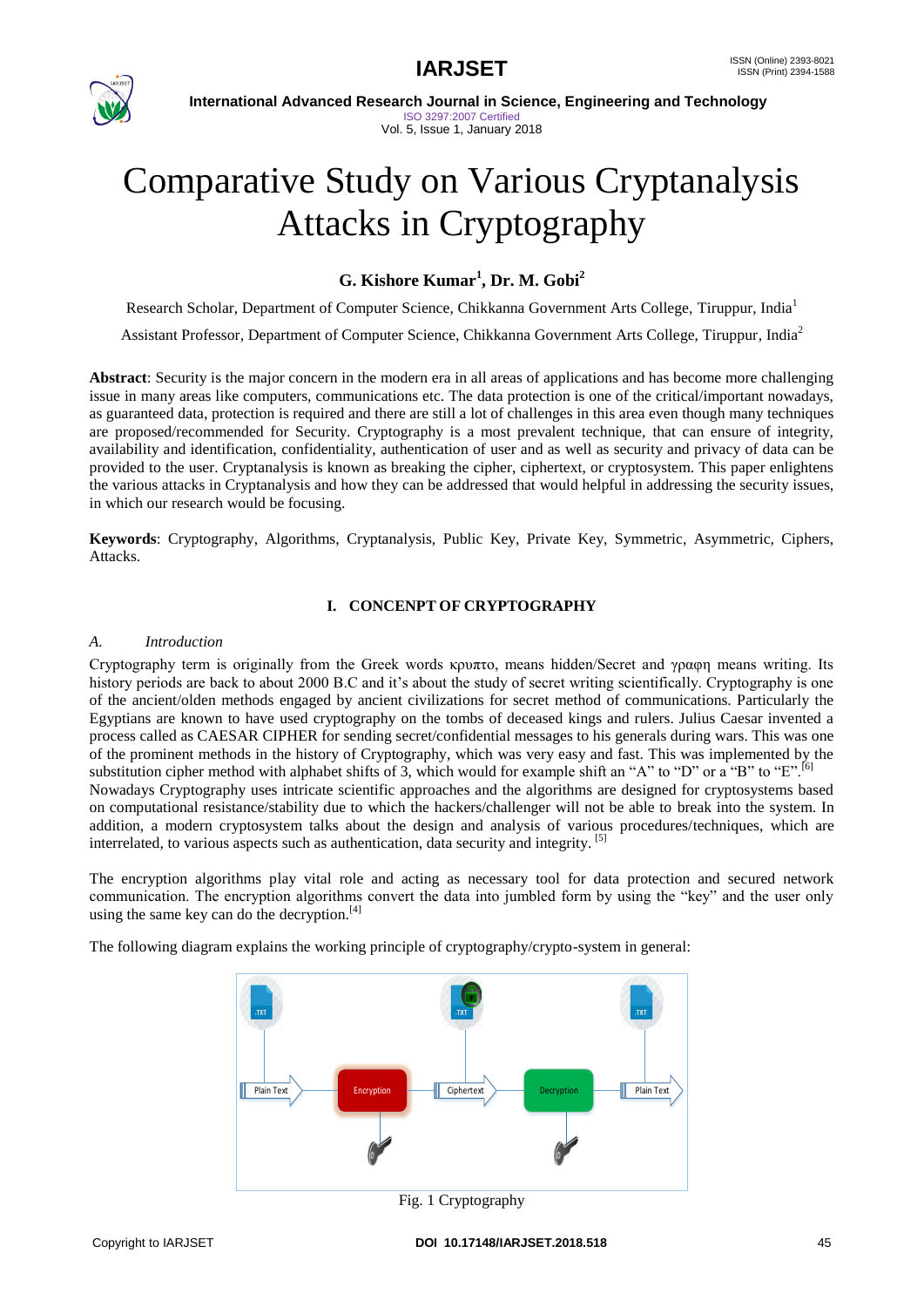

ISO 3297:2007 Certified Vol. 5, Issue 1, January 2018



Fig. 2 Cryptography working principle

To ensure that a particular system is secure, the cryptanalysts will try to break the ways/techniques used to build that particular system.

### *B. Terminologies used*

- *Plaintext*: The original data is known as plaintext
- *Cipher text*: The Encryption data or un understandable data is called cipher text
- *Encryption*: The process of converting plaintext to ciphertext
- *Decryption*: The Process of Converting Cipher text to plaintext.
- *Key*: In cryptography keys are two types on Conventional key or Symmetric key or private key and Asymmetric key or public key
- *Encryption algorithm*: A plain text is encrypted using an algorithm.
- *Decryption algorithm*: A cipher text is decrypted using an algorithm.
- *Key space or Key length (size of key)*: The security level of cryptography is determined by this.
- *Block cipher*: The data is in the form of Blocks.
- *Stream Cipher*: The data is in the form of streams.
- *Symmetric key*: Both sides of Sender and receiver use the same key.
- *Asymmetric key*: Two keys one is public key and private key.
- *Cryptanalysis*: The study of ciphertext in an attempt to restore the message to plain text.

# *C. Types of Cryptography[6]*

The Crypto-System is defined as any system, which comprises cryptography. The security of such system majorly depends upon the below given factors:

- Type of algorithms used
- Number of keys in the algorithm
- Number of rounds Etc.

### 1) **Symmetric Key Cryptography**

The following diagram explains about the Symmetric key cryptography where in the same key will be used for both encryption and decryption, which will be shared with the received for decryption. Both the sender & receiver agree for the same key usage.

There are main services provided by Symmetric Cryptography that deal with storing/transmitting the data. The following are the services in this:

- *Confidentiality*: keeping the data secret.
- *Integrity*: keeping the data unaltered.
- *Authentication*: to be certain where the data came from.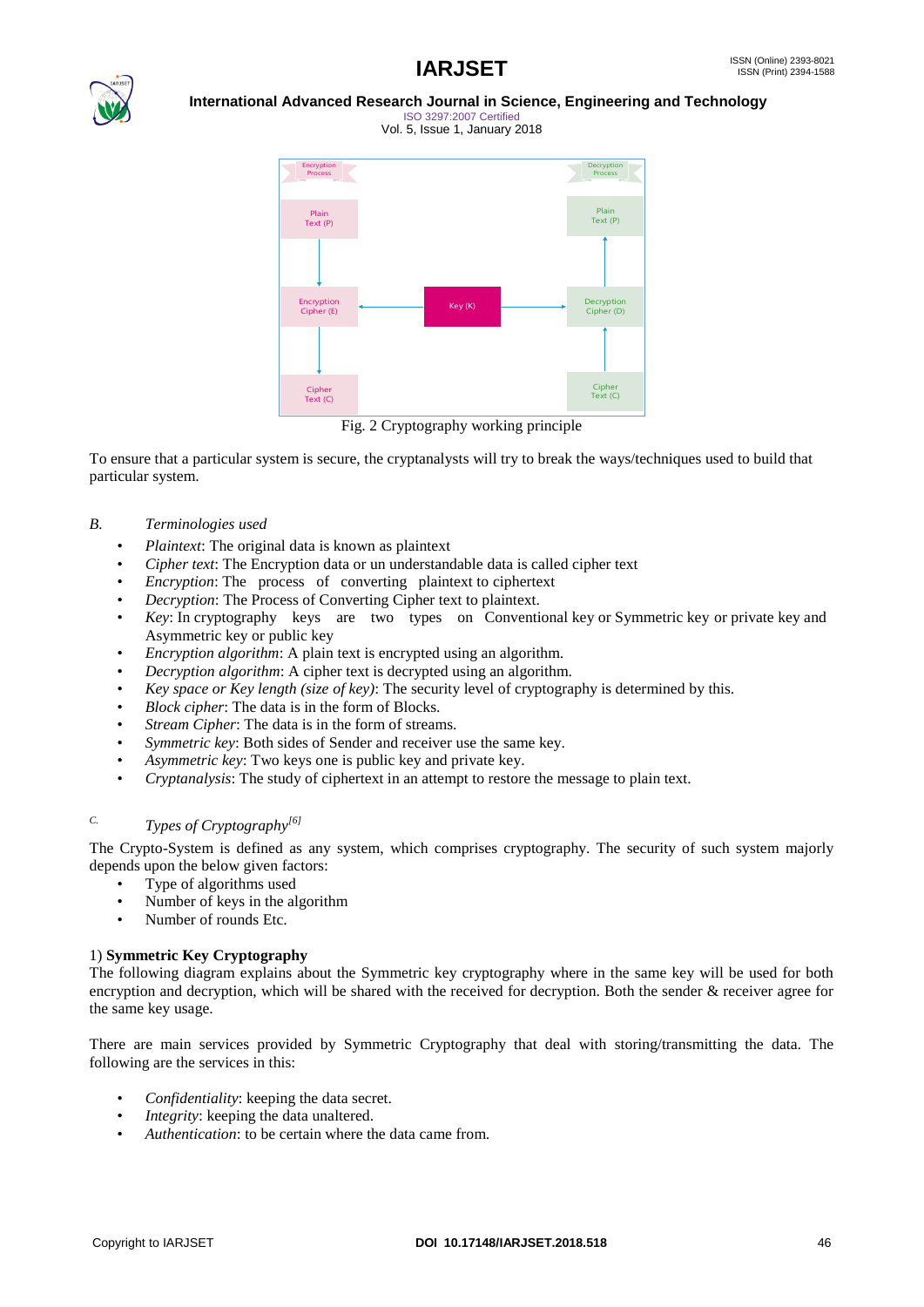

ISO 3297:2007 Certified Vol. 5, Issue 1, January 2018



Fig. 3 Symmetric Key Cryptography

# 2) **Asymmetric Key Cryptography**

The following diagram illustrates about asymmetric key cryptography in which two different keys will be used for encryption and decryption. The sender uses a key to encrypt the plaintext, and another one to decrypt the cipher text. One of these keys is distributed or public and the other one is kept as private key.



Fig. 4 Asymmetric Key Cryptography

# *D. Classification of Ciphers*

Based on input data, ciphers are classified as follows:

- Block ciphers, which encrypt block of data of fixed size
- Stream ciphers, which encrypt continuous streams of data.

Classical ciphers used substitution and transposition for encryption and decryption. The rotor machine is a device that is used to encrypt and decrypt secret messages. It is a stream cipher device and electro-mechanical in nature. The following diagram illustrates the classification of ciphers:



Fig. 5 Classification of Ciphers

### *E. Main Objectives of Cryptography*

The following are the main goals/objectives of Encryption/Cryptography that needs to be achieved for user benefits:

- *Confidentiality***:** The information cannot be understood by anyone for whom it was unintended.
- *Integrity*: Either in storage or in transit between sender and the anticipated receiver, the information cannot be altered by without the alteration being detected.
- *Non-repudiation*: The information creator or sender cannot disagree at a later stage the intentions in the creation/transmission of the information.
- *Authentication*: Both the sender and receiver can confirm on each other"s identity and on the information"s origin/destination.
- *Access Control*: To avoid unauthorized user access, the data be accessed only by authorized users.

#### Copyright to IARJSET **DOI 10.17148/IARJSET.2018.518** 47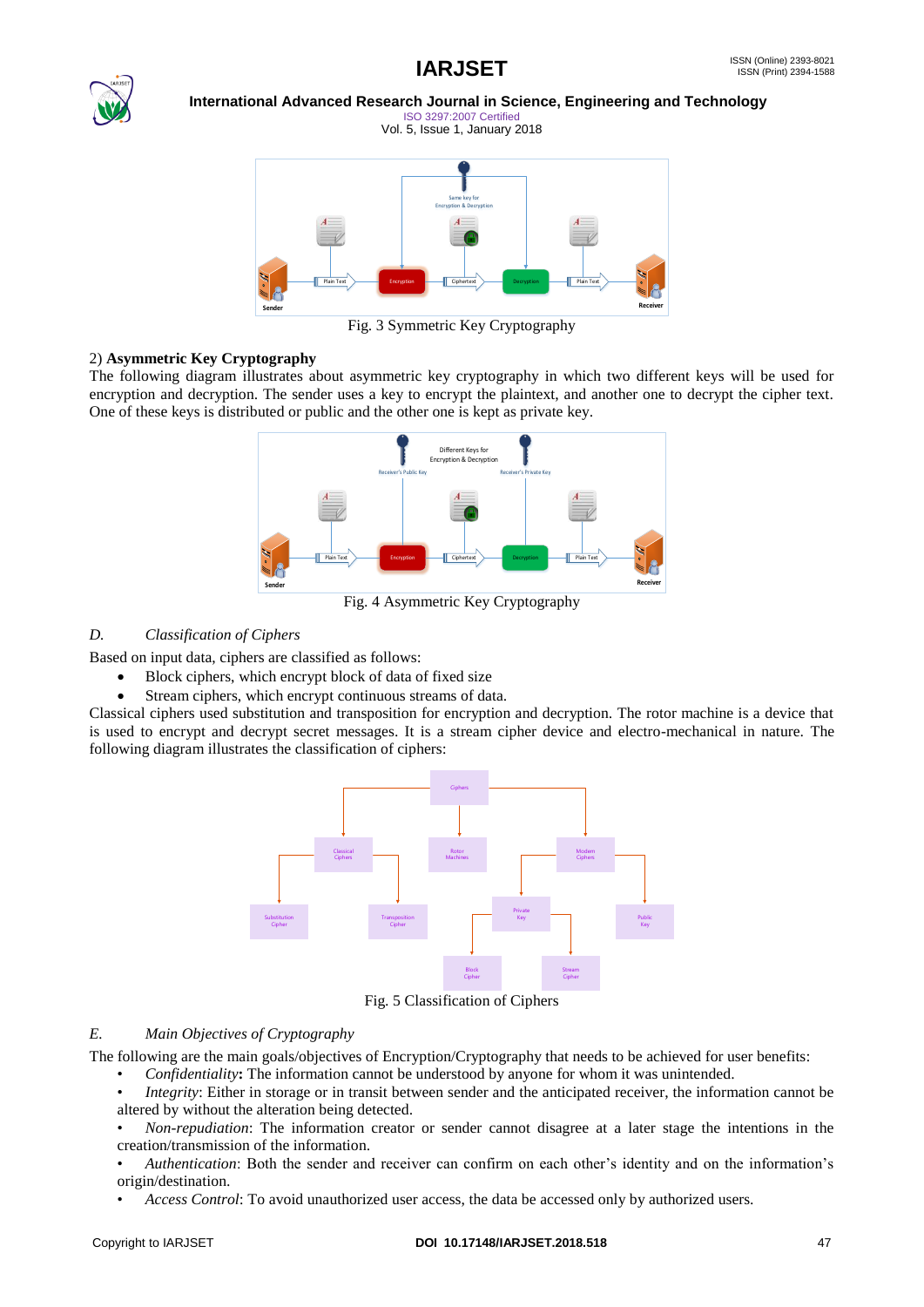

ISO 3297:2007 Certified Vol. 5, Issue 1, January 2018



#### **II. CRYPTANALYSIS**

#### *A. Introduction*

The study of ciphers/ciphertext or cryptosystems is called as Cryptanalysis wherein the way of finding weakness in them by which the retrieval of plaintext from ciphertext, and the key or the algorithm also will not be known/visible. This is otherwise popularly known as breaking the cipher/ciphertext or cryptosystem.

The science of cracking codes and decoding secrets is called as cryptanalysis, which is used to disrupt authentications schemes. In addition, this is used to break cryptographic protocols, moreover to discover and correct weakness in the encryption algorithms. Sometimes breaking is used interchangeably with weakening which refers to a property finding (fault) in the design/implementation of the cipher. This will reduce the number of keys required in a brute-force attack, which is nothing other than trying every possible key till the correct one is found. For example, assume that a symmetric cipher implementation uses a key length of  $2^{\wedge}128$  bits (2 to the power of 128): this means that a brute force attack would be trying up to all 2^128 all possible combinations/rounds to find a certain the correct key, otherwise on an average of  $2^{\wedge}127$  combinations for converting the ciphertext to plaintext, which is impossible in the given present and near future computing capabilities. However, the cipher which is weaker and the plaintext can be found with moderate computing resources when not completely broken, wherein a technique that allows a plaintext would be found in 2^40 rounds.

This may be used in information welfare applications, for example forging an encrypted signal to be accepted as authentic. Challengers/Competitors, who will be able to discover the key, now will send fake/bogus encrypted messages to use this as advantage. Also this could be used to pretend that this message has come from official source. According to Diffie and Hellman, Skill in the production of cryptanalysis has always been heavily on the side of the professionals, but innovation, particularly in the design of new types of cryptographic systems, has come primarily from amateurs.<sup>[7]</sup>

#### *B. Types of Attacks*

There are various technical and non-technical cryptography attacks for which the systems are victim/target. The cryptanalytic attacks can be involved beside any encryption algorithms, but also with various other algorithms like MACing algorithms, digital signature algorithms and pseudo-random number generators.<sup>[8]</sup>

The attacks are categorized into two major parts based on the action performed by the attacker as given below:

#### 1) **Passive Attacks**

The core objective of a passive attack is to acquire unauthorized access to the information, such as actions like intercepting/interrupting and eavesdropping on the communication channel that is being regarded.

These are passive in nature, as they never affect information and the communication channel as well. A passive attack is commonly referred as stealing information, wherein the only difference between stealing physical goods and information is stealing of data still lies with the owner who possess the data. Moreover, this attack is considered as more dangerous as the information owner will not be able to notice the theft.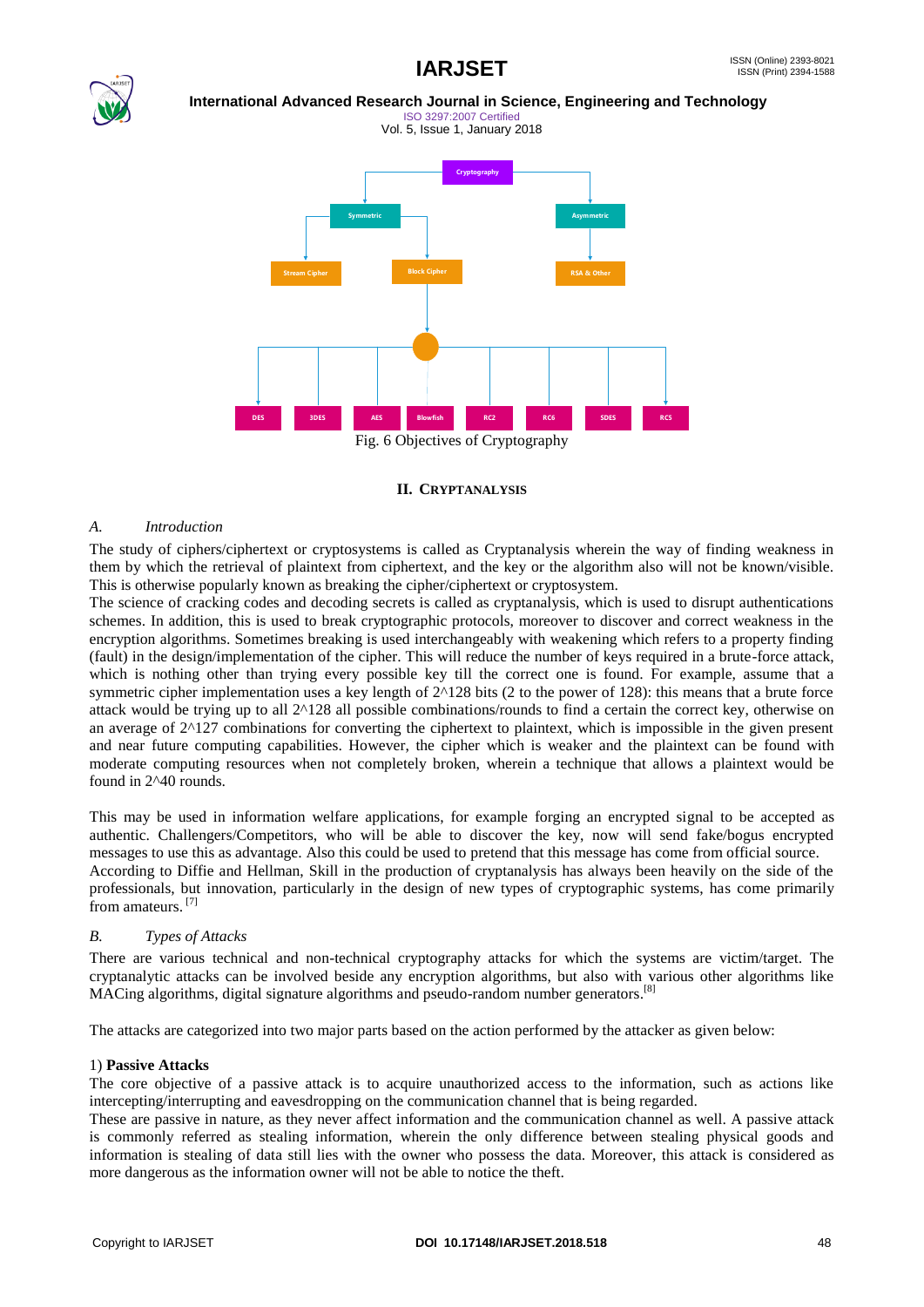



ISO 3297:2007 Certified Vol. 5, Issue 1, January 2018



Fig. 7 Passive Attacks

#### 2) **Active Attacks**

An active attack is considered as when any information is changed by conducting some process on it, such as modification is done in an unauthorized manner, unintended/unauthorized transmission of information, alteration of authentication data like originator name/associated timestamp with data deletion & denial of service for data access.



Fig. 8 Active Attacks

There are many tools/techniques proposed by cryptography in the area of carrying-out cryptosystems implementation that are proficient in inhibiting most of the attacks given above. It is very much essential to know about the concerned environment when the cryptosystems attacks are considered wherein the assumptions and knowledge about the environment decides the proficiencies. The following describes about the above said details: [8]

- Details of the Encryption Scheme
- Availability of Ciphertext
- Availability of Plaintext and Ciphertext

# *C. Cryptographic Attacks [8][9]*

The aim of an attacker is to break & find-out a plaintext out of a ciphertext in a cryptosystem. For attaining the plaintext, the attacker needs to find out the secret decryption key wherein the algorithm is already in the public domain. Hence, the attacker applies his maximum effort to find-out the secret key applied in the concerned cryptosystem. The attacked system is considered as broken/compromised when the attacker is able to define the key.

- The following are the various types of attacks in cryptanalysis:
	- Ciphertext Only Attacks COA
	- Known Plaintext Attack KPA
	- Chosen Plaintext Attack CPA
	- Dictionary Attack
	- Brute Force Attack BFA
	- Birthday Attack
	- Man in Middle Attack MIM
	- Side Channel Attack SCA
	- Timing Attacks
	- Power Analysis Attacks
	- Fault analysis Attacks

#### a) Ciphertext Only Attacks [COA]

The attacker will have access to a set of ciphertexts, wherein there will be no access to corresponding plaintext in this method. This method becomes success when the relevant plaintext can be derived from the available ciphertexts. The encryption key will be determined occasionally in this attack. The latest cryptosystems are secured against these attacks.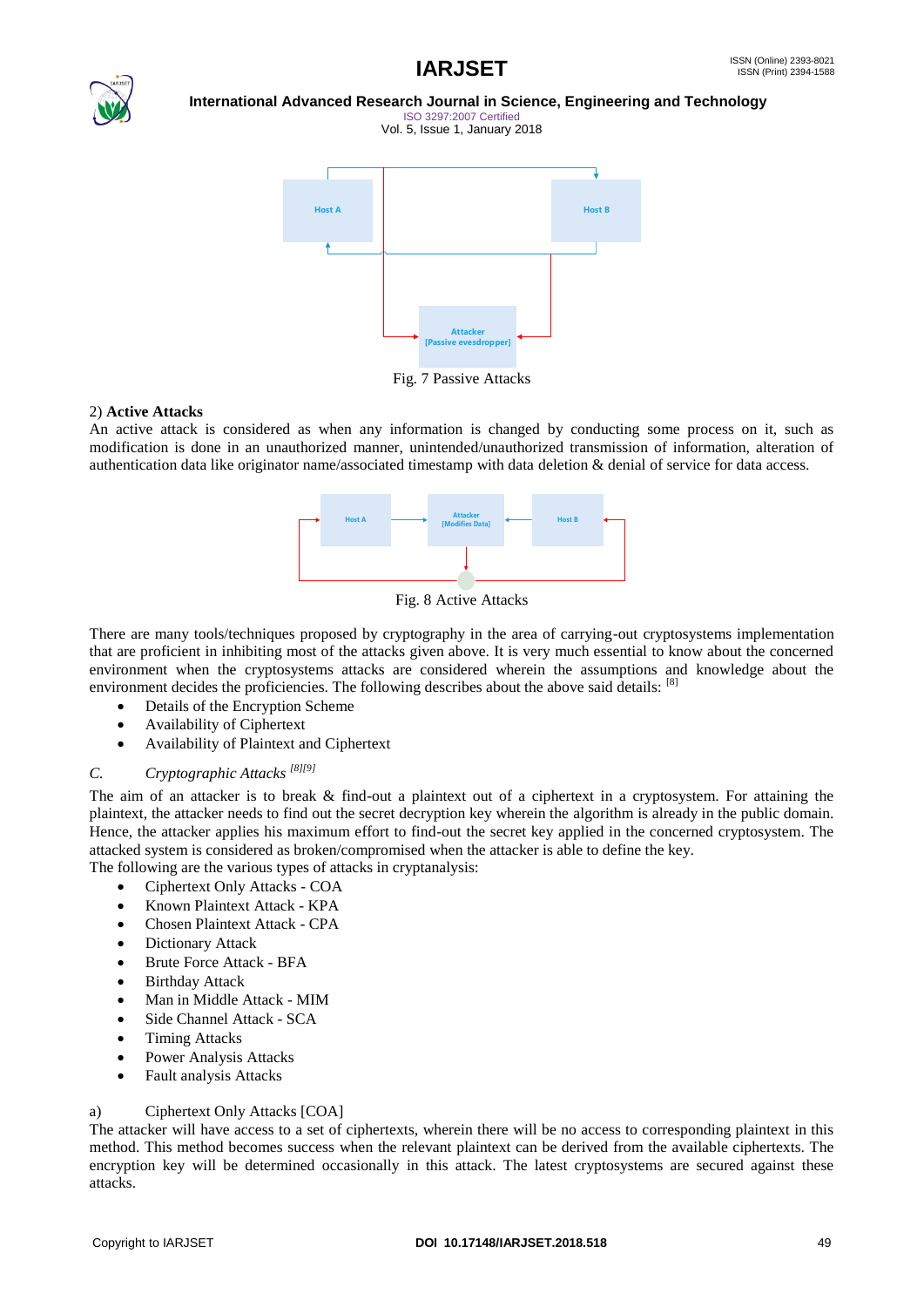

ISO 3297:2007 Certified Vol. 5, Issue 1, January 2018

#### b) Known Plaintext Attack [KPA]

The attacker will be familiar with the plaintext on some parts of the ciphertext. The objective is to decrypt the remaining ciphertext by using this information, wherein this would be done by determining the key or by some other method. Linear cryptanalysis is the finest example of this attack against block ciphers.

#### c) Chosen Plaintext Attack [CPA]

The attacker has the text of his own encrypted, as he would be having the ciphertext-plaintext pair of his own which makes his task simpler in determining the encryption key. The differential cryptanalysis applied against block ciphers and hash functions as well is an example of this attack. The RSA, which is a popular public key cryptosystem, is also vulnerable to this attack.

#### d) Dictionary Attack

This attack involves compilation of a 'dictionary', wherein this is a simplest method of attack. Here the attacker generates a dictionary of ciphertexts with corresponding plaintexts based on his experience over a period of time. Whenever any ciphertext is received, he tries to find out the relevant plaintext from the dictionary.

### e) Brute Force Attack [BFA]

The attacker attempts to define the key by attempting all probable keys. The number of possible keys is 28=256 when the key is 8 bits long. The time required to complete the attack would be very long as the attacker tries to find the decryption text with all the possible 256 keys.

### f) Birthday Attack

This attack is considered as a variant of brute-force technique as this is used against the cryptographic hash function. The reply would the one of the possible 365 dates when any student in a class is asked about the birthday. For example, if the first student's birthday is 17th Oct., then we need to enquire  $1.25 * \sqrt{365} \approx 25$  students to find the next student whose birthday is 17th Oct.

#### g) Man in Middle Attack [MIM]

The aim of this attack is mostly on the public key cryptosystems wherein the key exchange is involved before the communication happens. For example, A wants to communicate with B  $\&$  requests public key of B, wherein an attacker intercepts this and sends his public key instead. Hence, the attacker is able to read whatever A sends to B. The attacker re-encrypts the data after reading with his own public and sends to B. The attacker shares his public key as A"s.

#### h) Side Channel Attack [SCA]

This attack is used to exploit the weakness in cryptosystem"s physical implementation and this is not against any particular cryptosystem/algorithm.

#### i) Timing Attacks

This attack exploit about the timings on the computations that varies from processor to processor, by which the particular computation carried out by a processor will be known. For example, if a secret key is long then it indicates that encryption takes a longer time.

#### j) Power Analysis Attacks

This attack is similar to timing attacks, only the difference is on the amount of power consumption is used which is used to obtain the information on the underlying computations.

#### k) Fault analysis Attacks

In this attack, the attacker analyses the resulting output from the errors induced in the cryptosystem for any kind of useful information.

#### l) Chosen Ciphertext attack [9]

The attacker has the able to select any ciphertext and study the plaintext produced by decrypting them.

# m) Implementation Attacks<sup>[9]</sup>

These attacks have a different approach in discovering the secret key, wherein the physical phenomena in hardware is considered than attacking the mathematical properties of the algorithm.